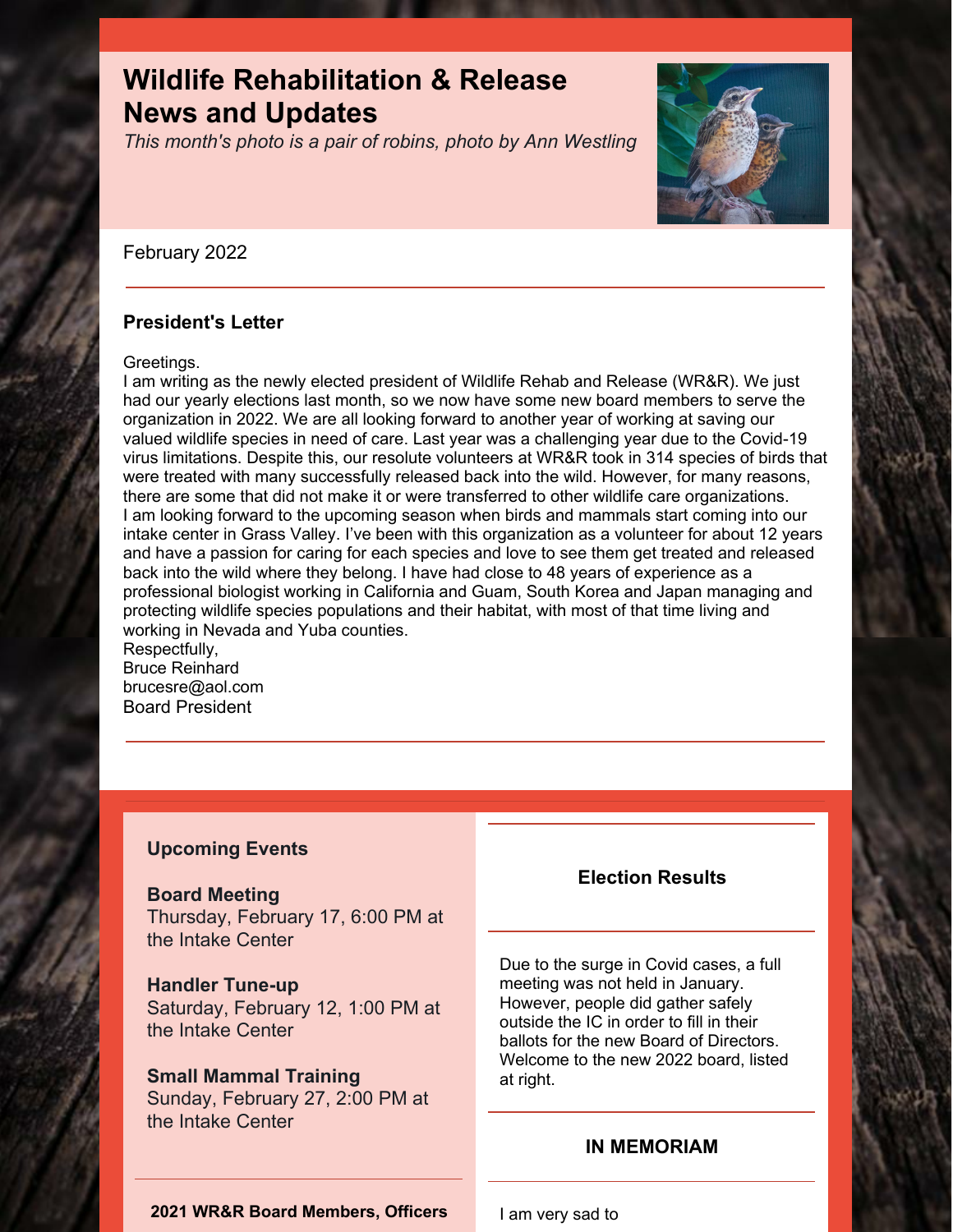#### **and Committee Chairs**

**Bruce [Reinhardt](mailto:brucesre@aol.com)** - President **[Jennifer](mailto:JLShadd@comcast.net) Shadd** - Vice-President **Becca Hanke**[-](mailto:mlypeterson@comcast.net) Secretary **Julie [Griffith-Flatter](mailto:jlgriff@att.net)** - Treasurer **Dr. Sam Johnson** - Director At Large **[Bernell](mailto:bsscott1@comcast.net) Scott** - Director At Large **Micheal [Marcella](mailto:tomatowazoo@yahoo.com)** - Director At Large

Committee Chairs: Karen [Koskey](mailto:kkosk6565@gmail.com) - Education Chair Karen [Koskey](mailto:kkosk6565@gmail.com) - Newsletter Editor Kara Baker - Fundraising Coordinator

### **Some Words of Wisdom**

#### The Peace of Wild Things by Wendell Berry

When despair for the world grows in me and I wake in the night at the least sound in fear of what my life and my children's lives may be,

I go and lie down where the wood drake rests in the beauty on the water, and the great heron feeds.

I come into the peace of wild things who do not tax their lives with forethought of grief.

I come into the presence of still water. And I feel above me the day-blind stars waiting with their light. For a time I rest in the grace of the world, and am free.

### **Babies are Coming !!**

Spring is just around the corner, and that means babies. Volunteers are needed for the Intake Center, the raptor, small mammal, songbird, fundraising, and transportation teams. Upcoming trainings and contact info for the teams will be in an upcoming newsletter or event email. We'd love to have you join us in helping save wildlife. Hope to see you soon.

report that our beloved Red-Shouldered Hawk Ambassador Rusty passed away suddenly and unexpectedly on January 31, 2022. Since it was so sudden, and he had been



eating and acting normally right up until the time he fell to ground, we suspect it may be that his heart just gave out. Here is some info on Rusty from Bev Myers, who was his keeper:

He was found by two ladies from Lindsay Wildlife Museum in 2010. He was a young fledgling, walking by the side of the road. The two ladies and Lindsay Museum tried to rehabilitate him to go back out in the wild. When the next year came it was apparent he was blind in one eye and partially blind in the other. In 2012 he was transferred to Jay Sheets, a member of WR&R with an education group of his own, to share with the public. When Jay retired in 2018 he transferred Rusty to WR&R. He had a very sweet personality which made him a great education bird to show to the public.

We will all miss Rusty greatly. Fly free in Spirit Loved One.

### **Small Mammal Team**

There will be a training/ meeting for the small mammal team on Feb 27 at 2:00. It will involve a general care of small mammals presentation.If you are on the small mammal team, or are interested in joining the team, please contact Paula Elliott at pce100aolcom@yahoo.com or 530.272.5473

#### **Wildlife Rehabilitation & Release Take Advantage of Amazon and Local Shopping Cards to Support WR&R!**

Don't forget to shop with your community cards from SPD and Holiday Market. Funding comes directly back to WR&R. Also, the Amazon